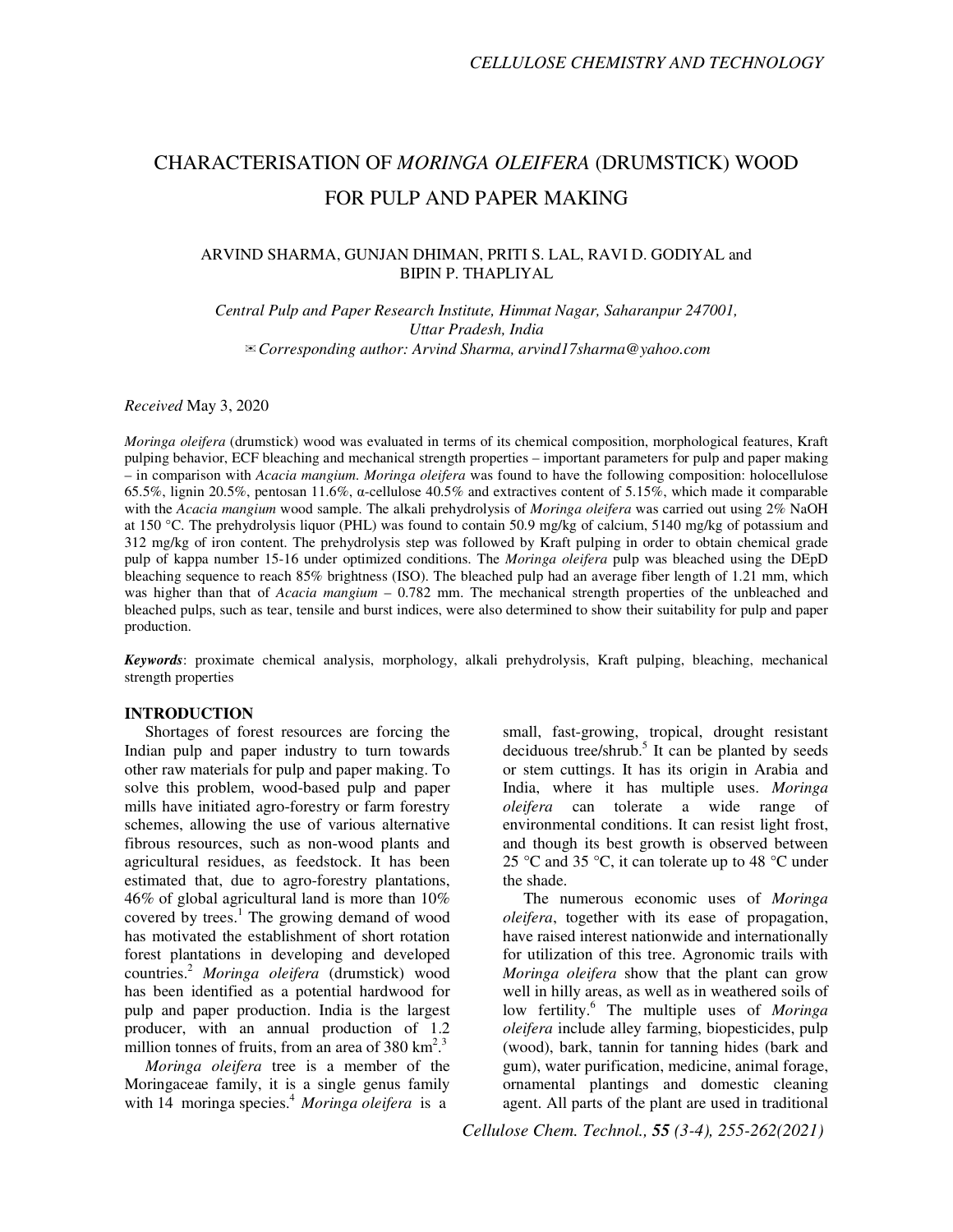medicine. The press cake, obtained after oil extraction, is useful as a soil conditioner. The plants are grown as live fences and windbreaks. It is also a source of fuel wood after coppicing (cutting the main stem to encourage side shoots), as an intercrop with other crops, its wood pulp may be used for paper making. The green pods and fresh and dried leaves are used as vegetable.

Much research has been done on the nutritional qualities of *Moringa oleifera*, as well as on its uses for water purification, soil fertility, medicine for various ailments, oil, animal feed and biopesticides. However, scarce studies are known to have investigated its physical and chemical properties to ascertain its suitability for pulp and paper making.<sup>7</sup> In the present study, *Moringa oleifera* was evaluated with regard to its chemical composition, morphological characteristics, behavior during prehydrolysis, followed by kraft pulping, elemental chlorine free (ECF) bleaching. It was found that kraft pulping at an optimized freeness from 350 to 400 mL (CSF) yielded fibers with optimum mechanical strength. The main driving force for this work has been to identify an alternative wood raw material for the wood based pulp and paper industry.

## **EXPERMENTIAL**

#### **Materials and methods**

The *Moringa oleifera* sample was collected from a home garden in Delhi, and chipped in a laboratory disc chipper. The chip samples were mixed thoroughly and kept in polythene bags to attain uniform moisture. The moisture content of the chip samples was determined as per standard procedures prior to pulping experiments. To determine the chemical composition of *Moringa oleifera*, the chip sample was milled to powder in a laboratory Wiley Mill (Thomas) as per Tappi T 257 sp-14, and the fraction passing through the 40 mesh size, but retained on +80 mesh size, was collected in polythene bags.

The chemical composition was determined according to the respective standard procedures, as follows: alpha, beta and gamma cellulose (TAPPI-203 cm-99), holocellulose content by Wise's chloride method (Wise, 1946), acid insoluble lignin (TAPPI T 222 om-02), pentosan (T 223 cm-84), ash content (TAPPI-211 om-02); cold and hot water solubility (TAPPI-207 cm-99), 0.1N NaOH solubility (APPITA P 5M 61), alcohol benzene solubility (TAPPI T 204 cm-97).

#### **Alkali prehydrolysis**

The alkali prehydrolysis of the *Moringa oleifera* sample was carried out in a laboratory series digester, with 2% NaOH and a wood to water ratio of 1:5, temperature of 150 °C for 60 minutes. The alkali prehydrolysis liquor was removed from the chips and collected on teryelene cloth. The alkali prehydrolysed chips were further used for kraft pulping experiments.

#### **Mineral estimation**

The untreated *Moringa oleifera* wood dust sample and the alkali prehydrolysis liquor (PHL) were analyzed in terms of their contents of minerals, such as Fe, Si, Ca, Mg, K, P, Na, Al and Co, by Inductively Coupled Plasma Optical Emission Spectroscopy (ICP-OES).

#### **Kraft pulping**

The kraft pulping was carried out in a laboratory series digester, consisting of six bombs (Stalsvets, Alfa Aval Group, Sweden), each of 2.5 L capacity, rotating in an electrically heated polyethylene glycol bath. The kraft pulping experiments were carried out using different cooking chemical doses: 16, 18 and  $20\%$  as Na<sub>2</sub>O, in order to produce chemical grade pulp of kappa number 15-16, using the following pulping conditions: 1:3.5 solid to liquid ratio (SLR) and 90 min time, sulphidity 20%. At the end of the pulping, the material obtained was dispersed with a pulp disintegrator, and washed with hot water to remove the black liquor and dissolved substances. Subsequently, the pulp was screened on a laboratory Somerville vibratory screen, using the mesh of 0.15 mm slot size to separate reject as per Tappi T275sp-12 before the bleaching of pulp. The unbleached pulps were then analysed in terms of kappa number (TAPPI T 236 om-06), brightness (ISO 2471), viscosity (SCAN C 15:65) and freeness (ISO DP 5269).

#### **Bleaching**

The elemental chlorine free (ECF) bleaching of *Moringa oleifera* pulps was carried out in the laboratory by the  $D_0E_PD_1$  bleaching sequence to achieve pulp brightness of ~85% (ISO). During bleaching experiments, the consistency, temperature, time and pH were maintained in  $D_0$ , Ep and  $D_1$  bleaching stages as follows: 5.0%, 70 °C, 45 min and pH 2-3; 10.0%, 65±5 °C, 60 min and inlet pH 11-12; 10.0%, 80 °C, 180 min and inlet pH 3-4, respectively. Polythene bags and a hot water bath (Julabo TW 20, Germany) were used for bleaching experiments. The pulps were thoroughly washed in a Buchner funnel vacuum pump with tap water after each stage of the bleaching sequence. The pH of the pulp was maintained by adding  $H_2SO_4$  in the  $D_0$  and  $D_1$ bleaching stages. The bleached pulp characteristics, such as kappa number, brightness, viscosity and yield, were measured by standard methods.

#### **Fiber morphology**

Detailed morphological features, such as fiber length, fiber width, curl and kink index of the bleached pulp, were evaluated using a Hi-Resolution Fiber Quality Analyser (Optest Equipment Inc., model: LDA 2002). All the other characteristics, such as cell wall thickness,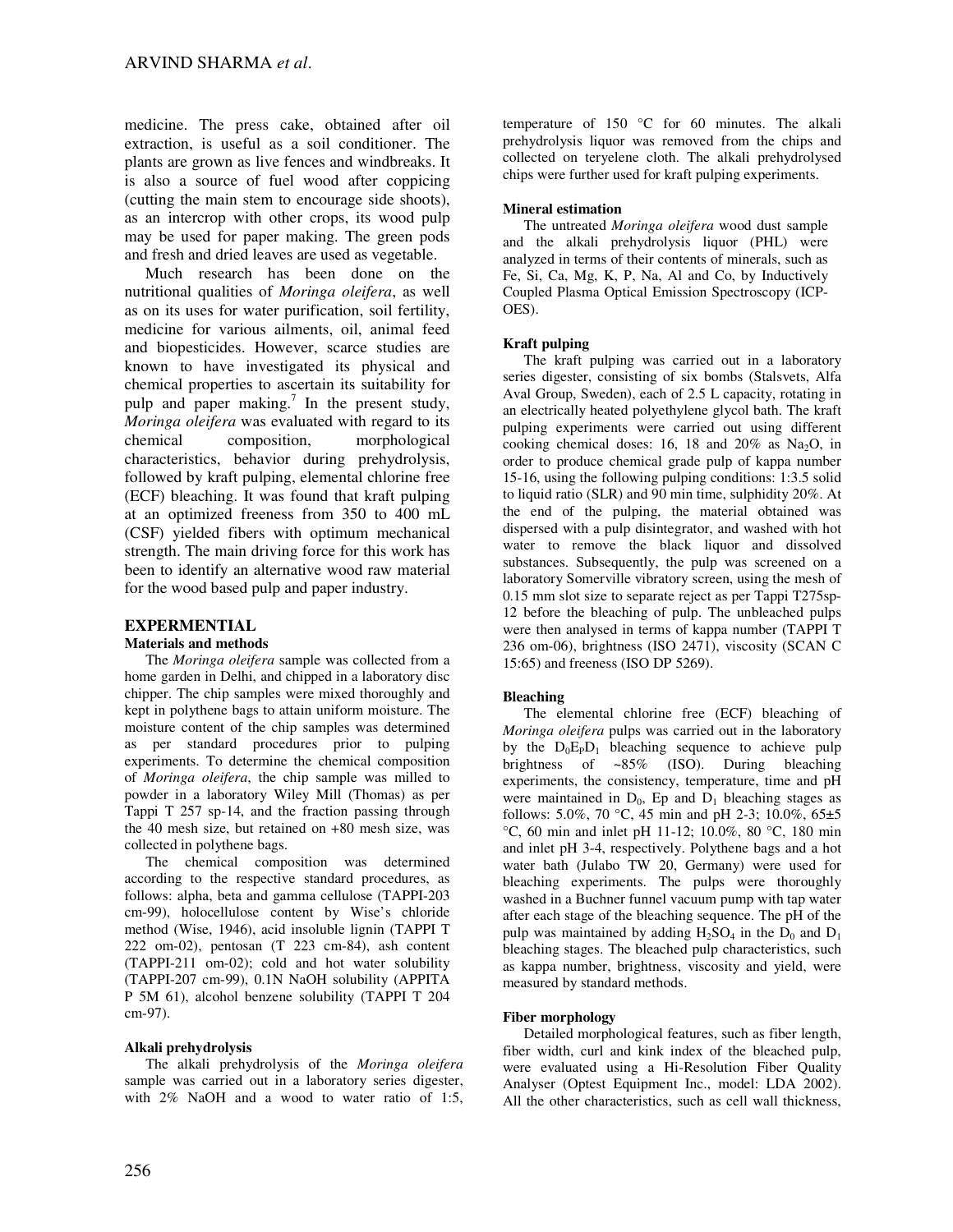lumen diameter, length of parenchyma and length of vessel, were determined using a projection microscope. The following parameters were calculated for the fibers:<sup>8</sup> Slenderness ratio = fiber length/fiber diameter; Flexibility coefficient =  $100 \times$  (fiber lumen diameter)/(fiber diameter); Runkel ratio = 2x(fiber cell wall thickness)/(lumen diameter); Rigidity coefficient  $=$ 100×/cell wall thickness)/fiber diameter).

#### **Mechanical strength properties**

The unbleached and bleached *Moringa oleifera* pulps were refined in a laboratory PFI mill (T 200 sp-96) at different beating levels. Handsheets of 60 gsm were prepared from unbleached and bleached pulps, on a British sheet former machine. The handsheets were pressed, air dried in atmospheric conditions at 27± 1 °C and relative humidity of  $65\pm 2$  °C, and tested for various physical properties according to the ISO 5269.1:2005 standard to measure apparent density (ISO 534:1988E), burst index (ISO 2758), tensile index (ISO 1924), tear index (ISO 1974) and double fold (T403 om-97).

## **RESULTS AND DISCUSSION Proximate chemical analysis**

According to the results of proximate chemical analysis tabulated in Table 1, the amount of holocellulose indicates a total carbohydrate content of 65.5%, which is a promising value, only slightly lower than that of *Acacia mangium* – of  $72\%$ <sup>9</sup> Some researchers have reported corresponding values of 68.5% and 73.31%, respectively.<sup>10</sup> The holocellulose content indicates that, with milder pulping conditions, the pulp yield could be significantly improved. The acid insoluble lignin is 6.59% lower than that of the *Acacia* wood sample. The lignin content influences the pulping time and the chemical charge; thus, high lignin content corresponds to a longer pulping time and a higher chemical charge. The ash content was 70.8% higher compared to that of the other hardwood sample. Higher ash

corresponds to more minerals in the pulp. The content of high molecular weight carbohydrates, *i.e.* á-cellulose, is 5.20% lower than in *Acacia mangium*. The pentosan content is slightly lower in the case of *Moringa oleifera*, compared to *Acacia mangium*. The amount of pentosan also reveals the presence of hemicelluloses in the raw material. The hemicelluloses help in retaining the strength of a ligno-cellulosic raw material.

#### **Alkali prehydrolysis followed by kraft pulping**

Table 2 shows the results of alkali prehydrolysis and kraft pulping optimization for unbleached *Moringa oleifera* pulp. The carbohydrate content in the raw material pulp is represented by the yield of pulp and it is slightly lower in *Moringa oleifera*, compared to the *Acacia* sample. After alkali prehydrolysis of the chips, the optimum active chemical demand is of  $20\%$  Na<sub>2</sub>O, to reach the target kappa number (16.2). The screened yield, viscosity and brightness of the unbleached *Moringa oleifera* pulp were of 38.2%, 772 cc/g and 29.5%, respectively.

## **Elemental analysis of samples**

The findings of elemental analysis performed on *Moringa oleifera* wood and alkali prehydrolysis liquor (PHL) samples are given in Table 3. The alkali prehydrolysis liquor shows the presence of some useful ingredients, which may be further valorized in many ways. The possibility to turn it into value added products needs to be analysed. Alkali prehydrolysis degrades the low molecular weight carbohydrates, along with the minerals from the materials. In this study, the alkali prehydrolysis liquor contains 50.9 mg/kg calcium, 5140 mg/kg potassium and 312 mg/kg iron content (Table 3).

Table 1 Proximate chemical analysis of *Moringa oleifera* in comparison with *Acacia mangium* raw materials

| Parameter                                | Moringa oleifera | Acacia mangium |
|------------------------------------------|------------------|----------------|
| Cold water solubility                    | $6.6\%$          | 1.23%          |
| Hot water solubility                     | $16.1\%$         | $3.24\%$       |
| 1/10 N NaOH solubility                   | 20.7%            | 17.3%          |
| Alcohol benzene solubility               | 3.16%            | 1.78%          |
| Ash content                              | $3.5\%$          | $1.9\%$        |
| Acid insoluble lignin content            | 24.1%            | 25.8%          |
| Holocellulose (ash and lignin corrected) | 65.5%            | 72.0%          |
| Pentosan content                         | 12.4%            | 14.5%          |
| á-Cellulose content                      | 38.9%            | 42.3%          |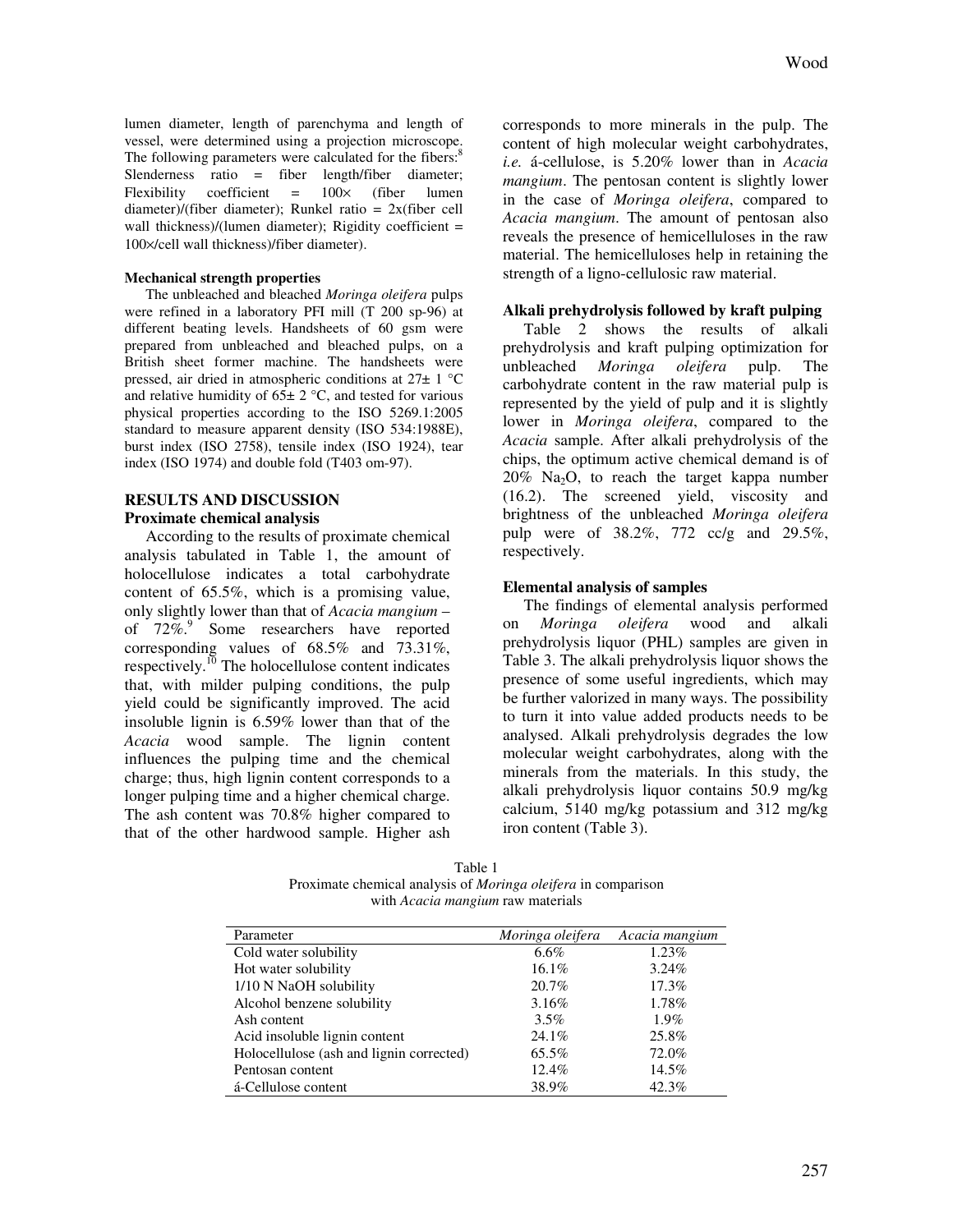| Parameters                               |                  | Value            |       |  |
|------------------------------------------|------------------|------------------|-------|--|
| Alkali prehydrolysis stage               |                  |                  |       |  |
| Alkali applied, (% NaOH)                 | 2.0              | 2.0              | 2.0   |  |
| Bath ratio                               | 1.3.5            | 1:3.5            | 1:3.5 |  |
| Cooking stage                            |                  |                  |       |  |
| Alkali applied, $(\%$ Na <sub>2</sub> O) | 16.0             | 18.0             | 20.0  |  |
| Sulphidity                               | 20               | 20               | 20    |  |
| Unscreened pulp yield, %                 | 40.5             | 39.1             | 38.2  |  |
| Rejects, %                               | 0.21             | 0.1              | nil   |  |
| Screened yield, %                        | 40.29            | 38.9             | 38.2  |  |
| Kappa number                             | 21.7             | 19.0             | 16.2  |  |
| Brightness, $%$ (ISO)                    | 25.4             | 27.3             | 29.5  |  |
| Viscosity, cc/g                          | 823              | 801              | 772   |  |
| Freeness mL, CSF                         |                  |                  | 650   |  |
| Constant cooking conditions:             |                  |                  |       |  |
| Alkali prehydrolysis stage               |                  |                  |       |  |
| Ambient to $150^{\circ}$ C               |                  | $30 \text{ min}$ |       |  |
| At 150 $\mathrm{^{\circ}C}$              | $60 \text{ min}$ |                  |       |  |
| Cooking stage                            |                  |                  |       |  |
| Ambient to 100 °C                        |                  | $30 \text{ min}$ |       |  |
| 100 °C to 160 °C                         | $60 \text{ min}$ |                  |       |  |
| At 160 °C                                |                  | 90 min           |       |  |

Table 2 Conditions for alkali prehydrolysis and optimization of kraft cooking chemical dose

Table 3 Elemental analysis of *Moringa oleifera* wood and alkali prehydrolysis liquor

| Elements | Moringa oleifera wood | Alkali prehydrolysis |  |  |
|----------|-----------------------|----------------------|--|--|
|          | sample, mg/kg         | liquor sample, mg/kg |  |  |
| Fe       | 1270                  | 312                  |  |  |
| Si       | 97.0                  | 32.2                 |  |  |
| Ca       | 56.0                  | 50.9                 |  |  |
| Mg       | 3806                  | 97.4                 |  |  |
| K        | 7587                  | 5140                 |  |  |
| P        | 44.6                  | 3.84                 |  |  |
| Na       | 1577                  | 61.0                 |  |  |
| Al       |                       | 50.0                 |  |  |
| Co       | 18.4                  | 4.32                 |  |  |

## **Morphological features of** *Moringa oleifera* **pulps**

Table 4 shows the morphological features of *Moringa oleifera* pulp – like all hardwood pulps, it exhibits a greater diversity of cell types than softwood pulps. Individual fibers measure 0.35 to 3.12 mm (average 1.21 mm) in length,  $(15.0 \,\mu\text{m})$ in width, average cell wall thickness of 3.11  $\mu$ m, with an average lumen diameter of 8.78 µm. The fibers have a relatively broad middle region, smooth wall and abrupt to gradual tapering pointed ends, which are sometimes separated. Fiber length affects the tearing strength of paper. The greater the length of the fiber, the higher the tearing strength of paper will be. The fibers of *Moringa oleifera* are wider and thin-walled,

compared to *Acacia mangium*. Thin-walled fibers affect positively the bursting strength, tensile strength and double fold number of paper. Wider fiber lumen gives better pulp fibrillation in a shorter period of time due to easier penetration of liquids into the fiber lumen.

Six associated parameters were calculated using the determined fiber dimensions to assess the suitability of the moringa fiber for paper making: Runkel ratio, Luce's shape factor, slenderness ratio, solid factor, felting power and flexibility coefficient.<sup>11</sup> The values were then compared to those of other hardwoods to assess the effect of the derived values on various pulp and paper making characteristics.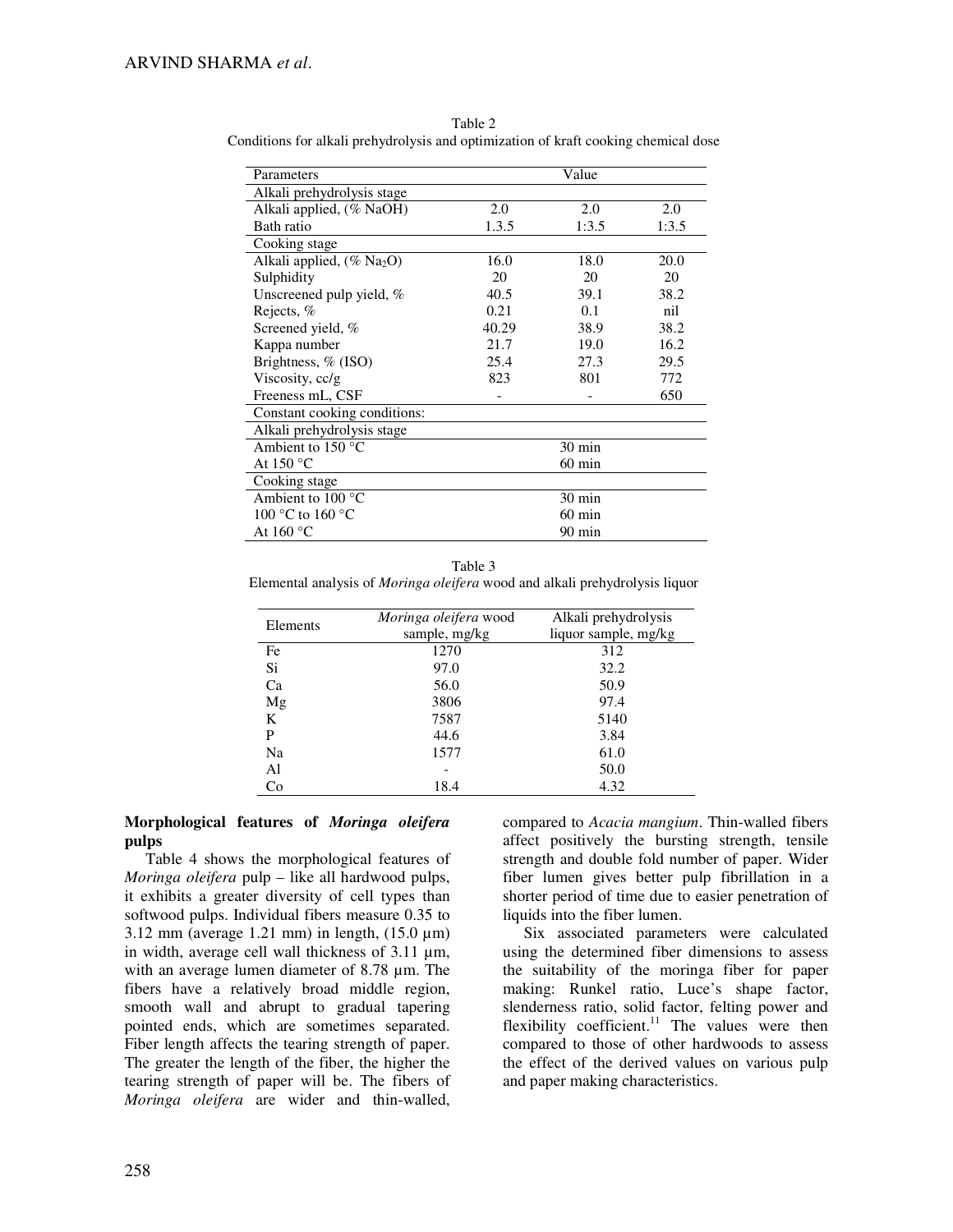The slenderness ratio (L/D) is also known as felting power; the slenderness ratio of individual fibers affects their flexibility and resistance to rupture, as well as the degree of fiber bonding within the fiber matrix. The fibers of *Moringa oleifera* offer a higher degree of collapse and conformability within papersheets and tend to produce less opaque sheets, having lower bulk and air permeability, compared to *Acacia mangium*.

| Table 4                                                                |  |  |  |  |  |
|------------------------------------------------------------------------|--|--|--|--|--|
| Morphological characteristics of <i>Moringa oleifera</i> in comparison |  |  |  |  |  |
| with <i>Acacia mangium</i>                                             |  |  |  |  |  |

| Particulars                                    | Moringa oleifera | Acacia mangium    |
|------------------------------------------------|------------------|-------------------|
| Fibrous cells                                  |                  |                   |
| Minimum fiber length, mm                       | 0.35             | 0.22              |
| Maximum fiber length, mm                       | 3.12             | 2.65              |
| Average fiber length (L) (weight weighted), mm | 1.21             | $0.782 \pm 0.001$ |
| Mean fiber width $(D)$ , $\mu$ m               | 15.0             | 16.9              |
| Lumen diameter $(d)$ , $\mu$ m                 | 8.78             | $6.77 \pm 0.28$   |
| Cell wall thickness $(w)$ , $\mu$ m            | 3.11             | 3.36              |
| Luce's shape factor, $(D^2 - d^2)/(D^2 + d^2)$ | 0.50             | 0.72              |
| Slenderness ratio (felting power), (L/D)       | 81.0             | 46.3              |
| Solid factor, $(D^2 - d^2) \times L$           | 0.179            | 0.188             |
| Runkel ratio, 2w/d                             | 0.71             | 0.993             |
| Flexibility coefficient, $(d/D) \times 100$    | 58.5             | 40.1              |
| F factor, L/w                                  | 389              | 232.7             |
| Rigidity coefficient, 2w/D                     | 0.415            | 0.398             |
| Fiber curl index (length weighted)             | 5.6              | 0.084             |
| Fiber kink index                               | 20.6             | 1.66              |
| Total kink angle, degree                       | 140              | 38.71             |
| Kink per mm                                    | 0.65             | 0.74              |
| Non-fibrous cells                              |                  |                   |
| Length of vessel, $\mu$ m                      | 187              | 228               |
| Width of vessel, µm                            | 65               | 26.4              |
| Length of parenchyma, $\mu$ m                  | 76               | 93                |
| Width of parenchyma, µm                        | 32               | 26.5              |
| Arithmetic fines, $(L = 0.01 - 0.20$ mm)       | 26.8             | 41.02             |
| Length weighted fines, $(L = 0.01 - 0.20$ mm)  | 4.67             | 6.84              |

± Standard deviation



Figure 1: Photomicrographs of unbleached *Moringa oleifera* fiber at a magnification of 4x



Figure 2: Photomicrographs of bleached *Moringa oleifera* fiber at a magnification of 4x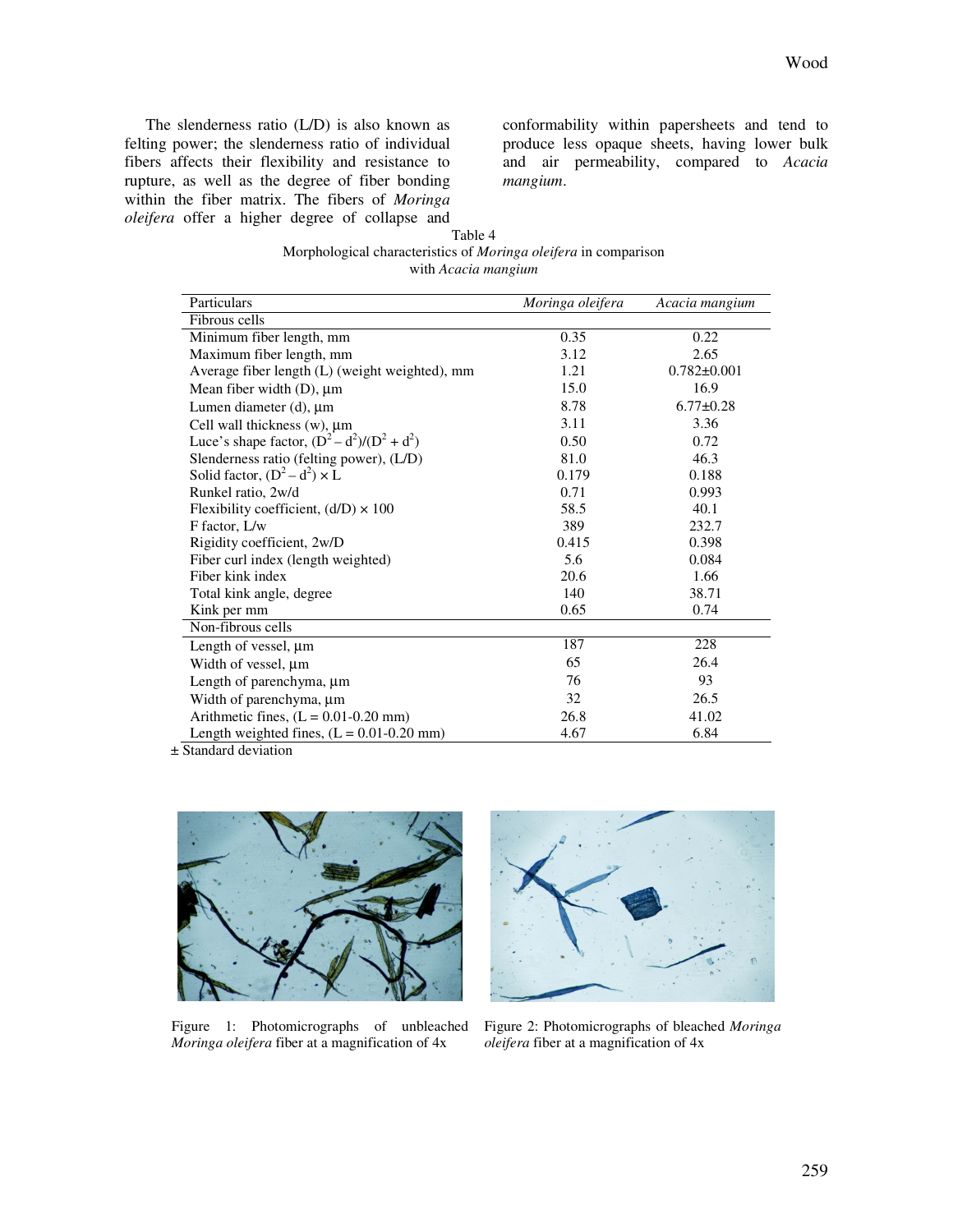

Figure 3: Vessels and parenchyma tissue of *Moringa oleifera* fiber at a magnification of 4x

The fibers that have a Runkel ratio lower than 1.0 are taken as thin-walled fibers.<sup>12</sup> On the other hand, the fibers with a Runkel ratio above 1.0 are considered as thick-walled, are stiffer and rigid in nature, forming bulky and less opaque paper, with lower bonded area and are predicted to have good mechanical strength properties.<sup>13</sup> The Runkel ratio of *Moringa oleifera* fiber is 0.71, while *Acacia mangium* reached 0.99. Luce's shape factor is another important fiber parameter and it is calculated from fiber diameter and lumen diameter. It is directly related to paper sheet density. The value reached for *Moringa oleifera* fiber is 0.50, while it is 0.72 in the case of *Acacia mangium*.

Being thin-walled and highly perforated, the vessel elements are broken into smaller fragments during pulping. If these cells are not well bonded just below the surface of the sheet, then they are picked up in printing. The vessel picking problems are related to vessel width, length, and number per unit weight.<sup>14</sup> Photomicrographs of the unbleached and bleached pulp fibers were taken by an Olympus BX61 computer aided microscope, at different magnifications. Figures 1 to 4 reveal that a large quantity of parenchyma cells can be observed, which justify the high extractives content of the wood. The fibers are very wide at the center (Fig. 1 and 2).<sup>15</sup> Some fibers have bifurcations at the ends. Vessels also have peculiar shapes (Fig. 3). Figure 4 shows that the fibers are broad and thin-walled, so they are supposed to easily collapse.<sup>16</sup> These findings indicate that *Moringa oleifera* pulp contains cellulose fibers, along with non-fibrous cellular materials, such as parenchyma tissues, vessel elements and epidermal tissues. These nonfibrous cellular materials do not have any paper making properties and adversely affect inter-fiber bonding. The presence of these epidermal cells,



Figure 4: Magnified view of *Moringa oleifera*  fiber at a magnification of 20x

parenchyma tissues and vessel elements explains the high fractions of fines found in the pulp, which are formed during the pulping and pulp beating. Fines are the most undesirable elements in feedstock for paper making, since their presence in the pulp reduces freeness and increases water retention.<sup>17</sup>

# **Bleaching**

The pulp with kappa number 16.2 was bleached using the DEpD bleaching sequence. An optimized kappa factor of 0.25 was applied in the D stage of bleaching. In Table 5, the results of the DEpD bleaching sequence reveal that the first stage of chlorine dioxide (D) bleaching, a pulp brightness gain was obtained (51.9%), while the viscosity decreased by 16.5%. After the DE stages, the pulp brightness increased by 32.95%, whereas kappa number and pulp viscosity decreased – 84.6% and 12.1%, respectively. The final pulp brightness reached a value of 85% ISO and pulp viscosity was 530 cc/g.

## **Bauer McNett classification and physical strength properties**

Table 6 shows the Bauer McNett fiber classification based on the weighted average fiber length. Fiber length is the fundamental property of pulp and its distribution through different mesh sizes (+30 to -200) shows the percentage of fiber for each mesh. The +30 fraction is an indication of the presence of coarse fiber in the pulp sample, which is considered as hindrance in paper sheet formation and to smoothness properties, while the +50 and +100 fractions are referred to as useful fibers.

The fiber fraction of  $+50$  is more than  $60\%$ , which is suitable for making writing and printing grade paper. The optimal mechanical strength properties were obtained at a refined level of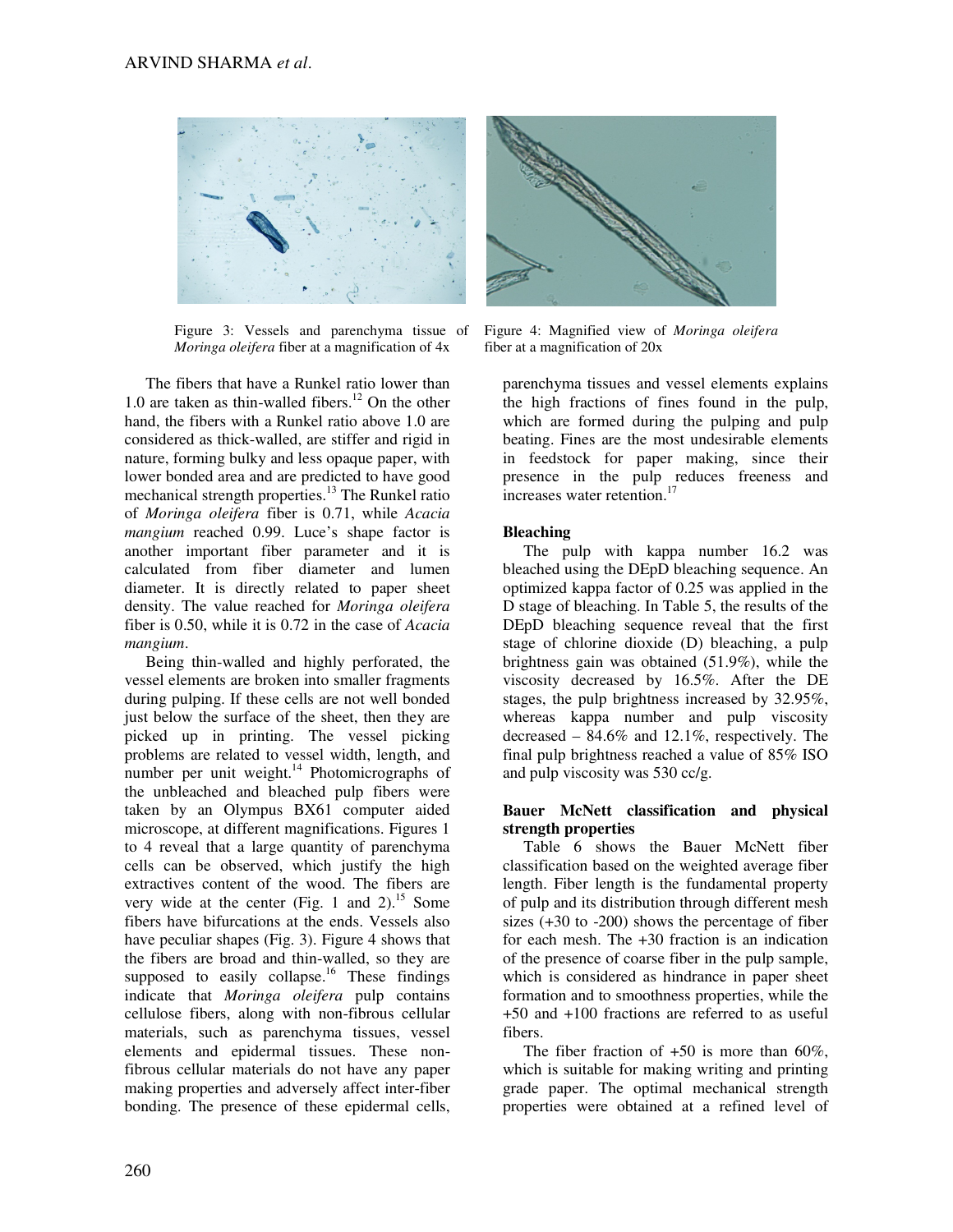freeness of 350 mL CSF. The results for mechanical strength properties of unbleached and bleached *Moringa oleifera* pulp in Table 7 reveal that unbleached *Moringa oleifera* pulp produced a tensile index of 48.7 Nm/g, tear index of 5.8

mNm<sup>2</sup>/g, burst index of 3.56 kPam<sup>2</sup>/g and bulk of 1.25 cc/g, while the bleached pulp reached a tensile index of 45.0 Nm/g, tear index of 5.43  $mNm^2/g$ , burst index of 3.11 kPam<sup>2</sup>/g and bulk of 1.21 cc/g, respectively.

Table 5 Bleaching *of Moringa oleifera* pulp using  $D_0EpD_1$  bleaching sequence

| Parameters                              | Value |
|-----------------------------------------|-------|
| Unbleached pulp characteristics         |       |
| Kappa number                            | 16.2  |
| Brightness, $%$ (ISO)                   | 29.5  |
| Viscosity, cc/g                         | 772   |
| Chlorine dioxide stage $(D_0)$          |       |
| Chlorine dioxide as $D, \%$             | 1.54  |
| Inlet pH                                | 2.2   |
| Residual chlorine dioxide as D, ppm     | 12    |
| Brightness, % (ISO)                     | 52.5  |
| Viscosity, cc/g                         | 645   |
| Extraction peroxide stage (Ep)          |       |
| Kappa number                            | 2.5   |
| Brightness, $%$ (ISO)                   | 78.3  |
| Viscosity, cc/g                         | 567   |
| Chlorine dioxide stage $(D_1)$          |       |
| Final bleached pulp brightness, % (ISO) | 85.0  |
| Final bleached pulp viscosity, cc/g     | 530   |
| Bleached pulp PC number                 | 0.20  |

Table 6 Bauer McNett fiber classification of unbleached and bleached pulps

| Sample code     | % Fiber fraction retained on different meshes |            |             |             |             |
|-----------------|-----------------------------------------------|------------|-------------|-------------|-------------|
| <b>Fraction</b> | $+30$ mesh                                    | $+50$ mesh | $+100$ mesh | $+200$ mesh | $-200$ mesh |
| Unbleached pulp | 10.36                                         | 12.75      | 30.85       | 24.69       | 21.35       |
| Bleached pulp   |                                               | 12.93      | 29.17       | 25.38       | 22.42       |

Table 7 Mechanical strength properties of unbleached and bleached *Moringa oleifera* pulps

| Parameter                          | Rev.<br>min | Freeness<br>mL, CSF | Burst index<br>$KPam^2/gm$ | Tear index<br>$mNm^2/gm$ | Tensile index<br>Nm/m | Bulk,<br>cc/g |
|------------------------------------|-------------|---------------------|----------------------------|--------------------------|-----------------------|---------------|
| Unrefined unbleached<br>Kraft pulp | 0           | 560                 | 2.69                       | 6.0                      | 41.3                  | 1.34          |
| Refined unbleached<br>Kraft pulp   | 1000        | 376                 | 3.56                       | 5.8                      | 48.7                  | 1.25          |
| Unrefined bleached<br>Kraft pulp   | 0           | 545                 | 2.24                       | 5.77                     | 38.9                  | 1.30          |
| Refined bleached<br>Kraft pulp     | 1000        | 350                 | 3.11                       | 5.43                     | 45.0                  | 1.21          |

## **CONCLUSION**

The study investigated the pulp and paper making properties of *Moringa oleifera*. It has been found that the chemical composition of moringa is similar to that of other hardwoods. The alkali prehydrolysis liquor (PHL) contains high amounts of such elements as calcium (50.9 mg/kg), potassium (5140 mg/kg) and iron (312